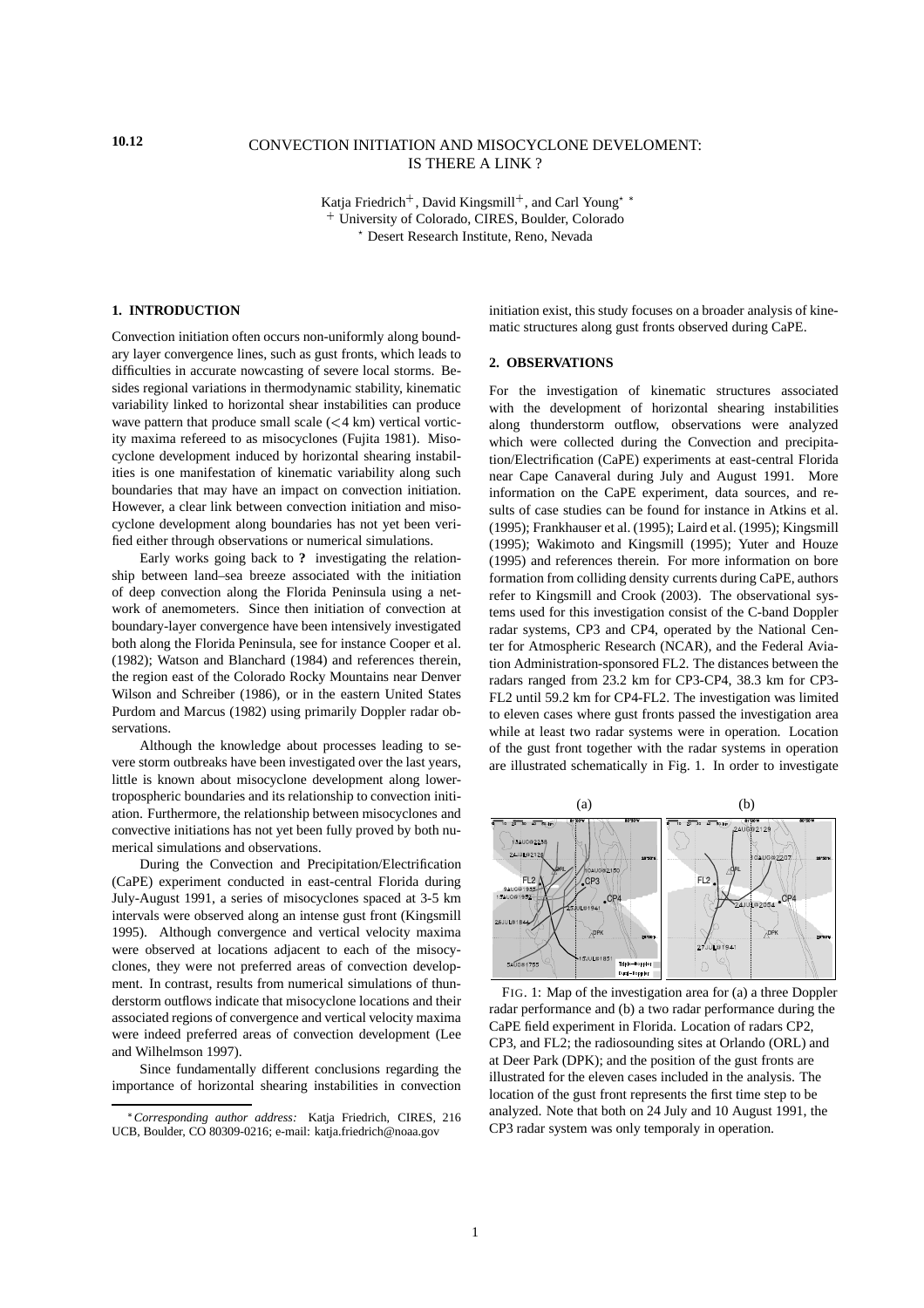low–level convergence and vorticity structures that influence the organization and development of severe storms, radar observations at 0.3 $\degree$  elevation are utilized. Since only the lowest elevation level is used, the wind synthesis is restricted to determine solely the horizontal wind vector. The linear system of equations to calculate the horizontal wind components  $u, v$  is determined exactly in areas labeled as dual-Doppler and overdetermined in triple-Doppler areas (Fig. 1). Table 1 gives an overview about each case showing the number of radars in operation, the number of low–level scans included in the analysis, the length of the analyzed gust front, and characteristics of the gust front itself like propagation speed and direction. The dual–Doppler performance consists always of radars CP4 and FL2 (Fig. 1b). For the wind analysis, time differences between each radar's low–level scan were chosen to be below one minute, while always the closes available time steps was chosen. This means, although more volume scans were performed by each individual radar, the time difference to the other radar scans was too large. The difference between two successive analysis time steps varies between 5 minutes (e.g. 13 Aug) up to 30 minutes (e.g. 24 Jul) with an average of about 15 minutes.

Table 1: Analysis parameters and pre–collision characteristics of the gust-front: number of analysis times (# time), number of Doppler radars for wind analysis (# radars), average analysed gust-front length  $\Delta y'$ , propagation speed and direction  $\overline{UP_{SPD}}, \overline{UP_{DIR}}.$  Cases with convective cell iniciation after the gust front passage are highlighted in bold.

| Date          | # time                        | # radars | $\Delta y^{\mathfrak{c}}$ | $UP_{SPD}$   | $UP_{DIR}$ |
|---------------|-------------------------------|----------|---------------------------|--------------|------------|
|               |                               |          | (km)                      | $(m s^{-1})$ |            |
| 15 JUL        | $\mathfrak{D}_{\mathfrak{p}}$ | 3        | 66.0                      | 17.0         | 60         |
| <b>24 JUL</b> | $\mathfrak{D}$                | 2/3      | 27.5                      | 4.5          | 35         |
| 25 JUL        |                               | 3        | 90.0                      | 13.5         | 119        |
| 26 JUL        | 3                             | 3        | 96.7                      | 8.5          | 120        |
| 27 JUL        | 2                             | 2        | 40.0                      | 7.0          | 95         |
| $2$ AUG       | 3                             | 2        | 88.3                      | 4.5          | 115        |
| 5 AUG         | 5                             | 3        | 98.0                      | 7.0          | 114        |
| 9 AUG         | 4                             | 3        | 63.8                      | 10.0         | 115        |
| $10$ AUG      | 3                             | 2/3      | 70.0                      | 6.0          | 105        |
| <b>13 AUG</b> | 2                             | 3        | 90.0                      | 9.0          | 100        |
| <b>15 AUG</b> | 5                             | 3        | 99.0                      | 7.0          | 130        |

In the data processing, contamination from ground clutter and second trip echos were removed. Doppler velocity data were dealiased. Afterwards, data measured at the  $0.3^{\circ}$  elevation angle with range resolution of about 150 m were interpolated from a spherical onto a Cartesian coordinate system located at a height of 0.3 km above ground level (AGL) having a horizontal resolution of 600 m using NCAR's REORDER software (Oye and Case 1995). Deriving grid points, a Cressmann distance dependent weighting scheme was applied (Cressmann 1959). After the spacial interpolation, a multiple–Doppler radar wind synthesis using the method of least–squares are applied to derive the horizontal wind fields from the measured radial Doppler velocities. Wind synthesis was performed using

NCAR's CEDRIC software package (Mohr et al. 1986).

### **3. ANALYSIS PERFORMANCE**

#### a *Intensity and Distribution of Kinematic Structures*

The investigation concentrated on kinematic structures behind, within, and ahead of the gust-fronts observed during CaPE. Observational times chosen for this investigation represent the late mature stage of gust fronts that both were disjointed completely from the thunderstorms and did not interact with approaching sea-breezes. In all cases, gust fronts propagated with a speed between 5 and  $17 \text{ m s}^{-1}$  eastwards (Tab. 1). The analysis of kinematic structures was performed within a coordinate system having the main axes parallel and orthogonal to the guest front. In doing so, the Cartesian coordinate system consisting of a northward distance  $y$  and an eastward distance  $x$  was rotated to a system with the  $y'$ –axis parallel and the  $x'$ –axis orthogonal to the guest front. In order to meet this condition, each gust front was usually divided into different segments which were then rotated individually. An example is given in Fig. 2 illustrating the thunderstorm together with the gust front on the west side and the sea–breeze front on the east side of the observation domain. Fig. 2a portrays the normal meteorological coordinate system oriented in south-north and west-east direction. For further analysis of this case, the coordinate system was then rotated anticlockwise by both  $30^{\circ}$  (Fig. 2b) and  $12^{\circ}$  (Fig. 2c), respectively, in order to orient the northern and southern gustfront segment parallel to the  $y'$  axis.

The investigation on misocyclone development focused on three parts:(1) the analysis of temporally and spatially averaged vertical vorticity and convergence at low–levels within the gust front; (2) the spatial progress of the wind components parallel and orthogonal to the gust front; and (3) the impact of the pre– and post–frontal wind conditions in relation to misocyclone development. All calculations based solely on the horizontal wind vector,  $V_h$ , derived from Doppler radar measurements.

For part (1) and part (3), the investigation was carried out within a boxed region according to the length of each segment (length refers to  $y'$  extension). The frontal region was defined as having a width of about 6  $km<sup>1</sup>$  centered around the convergence wind line observable also as thin line of enhanced reflectivity ranging between 0 and 20  $dBZ_e$  (cf. middle boxes in Figs. 2b and c including the 10  $\text{dBZ}_{e}$  contour lines). The identification of the frontal zone was based solely on radar signatures of enhanced reflectivity lines together with lines of enhanced convergence, vorticity signatures and a change of wind speed and direction. The gust fronts had a length larger than 10 km and were present for a minimum of 15 minutes. The average length of the analyzed gust fronts ranged between 40–100 km  $(\Delta y'$  in Tab. 1). Post–frontal was defined as the area behind the gust front region, while pre–frontal covers the area ahead of the gust fronts' leading edge relative to the direction of propagation. Both the pre– and post–frontal regions having a width of 12 km (width refers to  $x'$  extension) adjoined the frontal zone. The box size was only minimized when either large parts of

<sup>&</sup>lt;sup>1</sup>Based on data derived from radar measurements and mesonet stations, Wilson and Schreiber (1986) referred to a convergence zone width ranging between 0.5 and 5 km.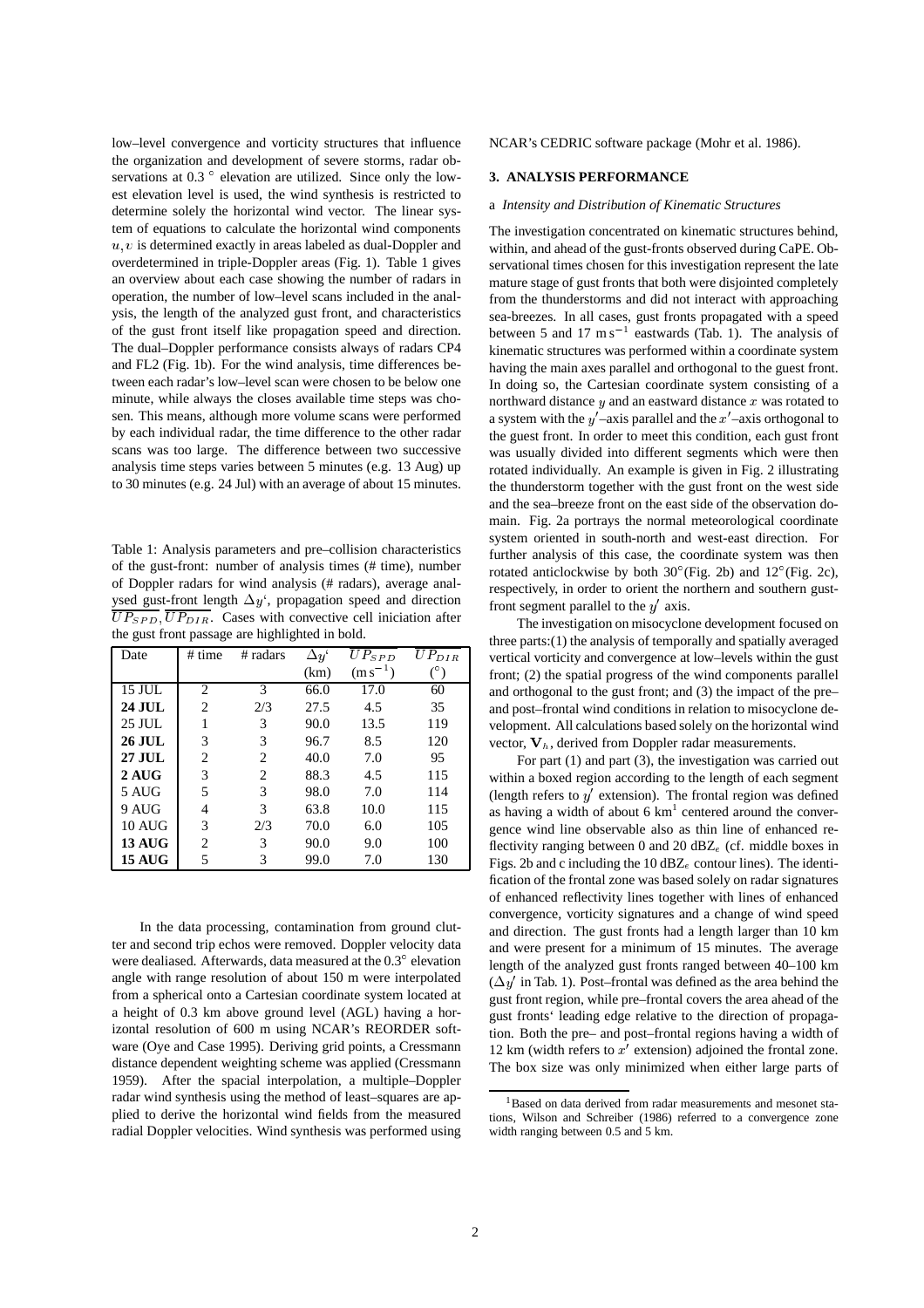

FIG. 2: Analysis of kinematic structures behind, within, and ahead of the gust front. (a) Horizontal wind field  $(m s^{-1})$ ; arrows) underlaid by reflectivity factor field (dBZ) measured at 2238 UTC on 13 August 1991. Data were sampled by CP3, CP4, and FL2 radar systems. For clarity of display, the wind vectors are plotted with a horizontal resolution of 3 km. (b) As (a) but coordinate system is rotated anticlockwise by  $30^{\circ}$ . Areas containing 3– or 35–dBZ reflectivity factors are illustrated, respectively. (c) As (a) but rotated anticlockwise by 12° highlighning the 10– or 35 dBZ reflectivity values. Analysis focuses on the post–frontal gust front area (left box), within the gust front itself (middle box), and the pre–frontal area (right box). Distances labeled at the coordintate axis are related to the position of CP4 located at (0,0).

the thunderstorm or the sea–breeze front itself occurred in the 12-km box as applied for instance for the post-frontal box at 2238 UTC on 13 Aug 1991 (Fig. 2c). Additionally those data points were not considered for the post–frontal–area analysis where the reflectivity value exceeds 30  $dBZ_e$  (Fig. 2b, southwest corner of post–frontal box).

In order to investigate misocyclone development along the frontal zone, the maximum and the averaged maximum vertical vorticity,  $\zeta_{\text{max}}$ ,  $\zeta_{\text{max}}$ , and the minimum and the averaged minimum divergence,  $(\nabla \cdot \mathbf{V}_h)_{\text{min}}$ ,  $(\nabla \cdot \mathbf{V}_h)_{\text{min}}$ , were evaluated within the gust–front region (middle boxes in Figs. 2b and c) for each event. The results of the daily averages are listed in Tab. 2.

In part (2), both  $u'$  – and  $v'$  –component velocities were averaged along each  $x'$  cross–section. For each cross-section, averaging was assigned to the  $u'$ 's maximum gradient in  $x'$  direction or the  $v'$ 's absolute minimum value, respectively. An example of the averaged  $u'$  – and  $v'$  –component velocities along  $x'$  is given in Fig. 3 for measurements taken at 2234 UTC on 13 August 1991. Note that the maximum of  $\partial u'/\partial x$  and the minimum of  $v'$  are located at  $x'=0$  km, respectively.

The averaged pre– and post–frontal  $u'$  components,



FIG. 3: Cross–section perpendicular to the gust front of the averaged (a)  $u^i$  and (b)  $v^i$  wind component measured at 2238 UTC on 13 August 1991. For each case the gust front width,  $\Delta x'_{\text{GF}}$ , the average post– and pre–frontal wind velocities,  $u'_{\text{post}}$ ,  $u'_{\text{pre}}$ ,  $v'_{\text{post}}$  and  $v'_{\text{pre}}$ , respectively, are evaluated. For the  $v^i$  component, the post-frontal  $v^i$ -slope,  $a_{\text{post}}$ , and the  $v^i$  difference,  $\Delta v^i$ <sub>GF</sub>, are additionally calculated.

 $\overline{u'}_{\text{pre}}$  and  $\overline{u'}_{\text{post}}$ , were analyzed as illustrated in Fig. 3a in order to quantify the low–level divergence along the gust–front. The gust front area itself was hypothesized as the area with a gradient of  $\partial u'/\partial x'$  larger than 0.2 m s<sup>-1</sup> around  $x' = 0$ . This threshold was chosen empirically based on the average shape of  $u'$  for all cases. Nevertheless, since the width of the gust front region should not exceed a value of 6 km, the threshold– derived gust front boundaries had to be varied slightly in some cases. At 2234 UTC on 13 August 1991, the gust front, however, was within -3 km $\leq x' \leq 2$  km as illustrated by  $\Delta x'_{\text{GF}}$ in Fig. 3. Based on these boundaries, the post–frontal area was defined generally 12 km behind of the tail of the gust front, while pre–frontal was 12 km ahead of the leading edge of the gust front. The average velocity values,  $\overline{u}'_{\text{pre}}$  and  $\overline{u}'_{\text{post}}$  were calculated within these areas. Again, only when either large parts of the thunderstorm or the sea–breeze front itself occurred in the 12-km box, the 12-km box width was reduced (cp. the post– frontal region in Figs. 2b, c, and Fig. 3a).

Table 2: Characteristics of kinematic structures presented as daily averages within the boxed region including the gust fronts: average maximum vorticity,  $\zeta_{\text{max}}$ , maximum vorticity,  $\zeta_{\text{max}}$ , average maximum convergence,  $\nabla \cdot \mathbf{V}_{h_{\text{max}}}$ , and maximum convergence  $\nabla \cdot \mathbf{V}$ .

| $mmin$ convergence $v$   |                  | $\cdot$ $n$ , $max$ . |                            |                                 |
|--------------------------|------------------|-----------------------|----------------------------|---------------------------------|
| Date                     | (max             | $\zeta_{\rm max}$     | $\mathbf{\bar{V}}_{h\max}$ | $\mathbf{V}_{h, \, \text{max}}$ |
|                          | $\times 10^{-3}$ | $s^{-1}$              | $\times 10^{-3}$           | $s^{-1}$                        |
| 15 JUL                   | 4.35             | 13.88                 | 4.67                       | 11.65                           |
| 24 JUL                   | 2.71             | 5.67                  | 3.96                       | 5.34                            |
| 13 AUG                   | 2.45             | 6.41                  | 3.21                       | 6.18                            |
| 26 JUL                   | 1.65             | 5.30                  | 3.17                       | 4.90                            |
| 27 JUL                   | 1.53             | 3.95                  | 1.76                       | 4.55                            |
| 9 AUG                    | 1.47             | 5.52                  | 2.07                       | 4.73                            |
| $15$ AUG                 | 1.42             | 4.12                  | 2.38                       | 4.34                            |
| 5 AUG                    | 1.10             | 3.43                  | 1.17                       | 3.86                            |
| $10 \text{ A} \text{UG}$ | 1.03             | 2.77                  | 1.70                       | 3.12                            |
| 2 AUG                    | 0.94             | 2.95                  | 1.02                       | 2.55                            |
| 25 JUL                   | 0.69             | 2.75                  | 2.24                       | 4.45                            |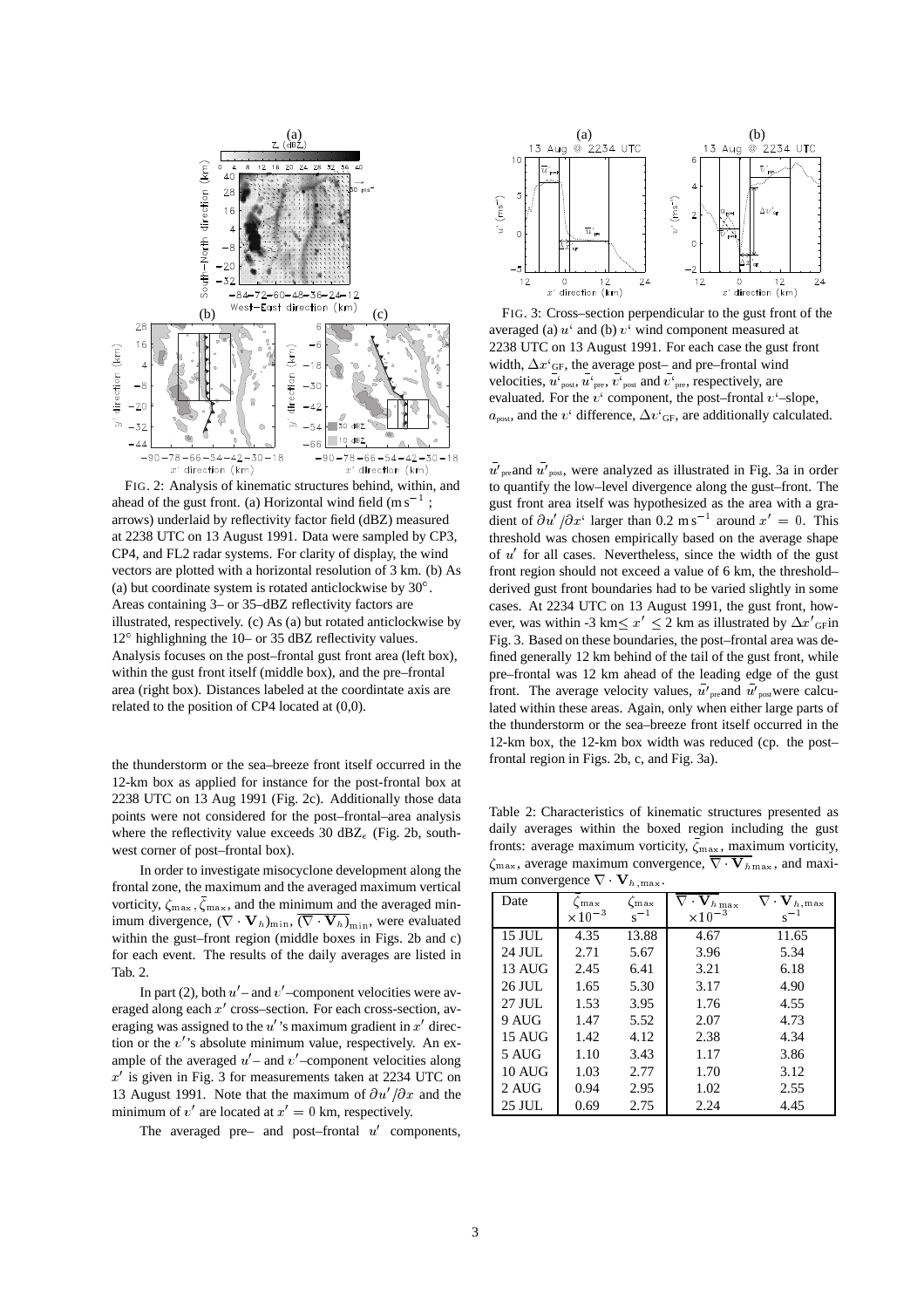The approach for the  $v'$  component is similar than for the u' component. The gust front tail is located at  $x' = 0$ , the leading edge as  $\partial v'/\partial x' \leq xxxs^{-1}$ . Post– and pre–frontal is defined in the same way as for the  $u'$  component. Additionally to the above-discussed parameters, a linear fit is applied to the velocities within the post–frontal box (thick, dotted line post– frontal region in Fig. 3b) in order to quantify the anti–cyclonic shear behind the gust front. Again,  $v'_{\text{post}}$  and  $v'_{\text{pre}}$ , together with the differences,  $\Delta v'_{\text{GF}}$  within the threshold–defined gust front area, and the anti-cyclonic shear expressed by the slope,  $a_{\text{post}}$ , were calculated (results are listed in Table 3). An illustration of the analyzed parameters for the  $v'$  component is given in Fig. 3b.

To investigate the impact of the pre– and post–frontal wind conditions in relation to the misocyclone development (denoted as part 3), the averaged pre– and post–frontal wind velocities and directions were calculated within the pre– and post–frontal boxes, respectively.

## b *Convection initiation*

In the third analysis step we determined weather or not there was an apparent causal relationship between misocyclone development along gust fronts and initiation of convection. The analysis of convection initiation focused on newly–developed precipitation areas that have a reflectivity core higher than 30  $dBZ<sub>e</sub>$  and were not attached to already existing storms. Convective cell initiation was monitored after the gust front passage. When a single cell evolved into a multicellular storm it was classified as a single storm. Note that the investigation concentrated solely on the time period before gust fronts collided with the sea–breeze front. The analysis based on reflectivity factor measurements achieved by the C–band Doppler radar CP4. Since drops larger than a few hundred microns in diameter can only be detected by radars with a transmitting wavelength between 10–3 cm, it cannot be distinguished weather convection was initiated by convergence–line–related kinematic features or if the depth of existing clouds was intensified after the boundary passed.

#### **4. DISCUSSION**

A clear link between misocyclone development and convection initiation was not found in the cases observed during the CaPE experiment. Those parameters quantifying the strength of misocyclones along the gust–fronts are displayed in Tabs. 2, 3, and Fig. 4. Note that the dates in Tabs. 2, 3 and Figs. 4, 5 are sorted according to the maximum average vertical vorticity. While the 15–July–case showed by far the strongest misocyclone development, only on 24 Jul and 13 Aug strong misocyclones were observed with average maximum vorticities ranging between  $1.5-4 \times 10^{-3}$  s<sup>-1</sup>. Weak misocyclone development  $(\zeta_{\text{max}} \leq 1 \times 10^{-3} \text{s}^{-1})$  was observed on 5 Aug, 10 Aug, 2 Aug, and 25 Jul (Tab. 2).

Only the three strongest cases showed a strong signal in the spatial progress of  $v'$  (Fig. 4): Post–frontal the wind blow mainly perpendicular to the gust front with an average velocity ranging between -0.26 and 0.73 m s<sup>-1</sup> ( $\overline{v'}_{\text{post}}$  in Tab. 3). Note the wind analysis within the post–frontal box for the 24– July–case is limited because convective cells were located only

Table 3: Distribution of the wind component parallel and orthogonal to the gust front,  $v'$  and  $u'$  along the gust front. the analysis includes averaged post– and pre–frontal velocities,  $v'_{\text{post}}$ ,  $v'_{\text{pre}}$ ,  $u'_{\text{post}}$ , and  $u'_{\text{pre}}$ , respectively; their differences,  $\overline{v'}_{\text{post-pre}}$  and  $\overline{u'}_{\text{post-pre}}$ ; the linear fit of post–frontal  $v'$ ,  $a_{\text{post}}$ , and the velocity difference within the gust front area  $\Delta v'_{\text{GF}}$ . Cases with convective cell iniciation after the gust front passage are highlighted in bold.

| Date          | v'<br>post     | v'<br>$pre - post$ | $a_{\text{post}}$ | $\overline{\Delta v}'_{\text{GF}}$ | $\bar{u'}_{\rm post}$ | $\bar{u'}_{\rm pre}$ | L |
|---------------|----------------|--------------------|-------------------|------------------------------------|-----------------------|----------------------|---|
|               | m <sub>s</sub> | m s                | km<br>$ms^{-}$    | $\mathrm{m\,s}^{-1}$               | $ms^{-1}$             | m s                  |   |
| 15 JUL        | $-0.26$        | 6.18               | $-2.80$           | 9.86                               | 17.18                 | 1.07                 |   |
| <b>24 JUL</b> | $-4.36$        | 7.94               | 0.65              | 6.45                               | 13.48                 | 0.69                 |   |
| <b>13 AUG</b> | 0.73           | 4.11               | $-0.31$           | 5.28                               | 6.70                  | $-1.00$              |   |
| 26 JUL        | 2.27           | 0.58               | $-0.54$           | 2.59                               | 9.52                  | $-0.41$              |   |
| <b>27 JUL</b> | 0.17           | 2.05               | $-0.28$           | 3.20                               | 4.29                  | $-0.85$              |   |
| 9 AUG         | $-1.63$        | 0.99               | $-0.48$           | 2.71                               | 9.25                  | 4.22                 |   |
| <b>15 AUG</b> | 0.71           | 1.98               | $-0.10$           | 3.36                               | 7.40                  | 0.74                 |   |
| 5 AUG         | $-0.79$        | 3.00               | 0.06              | 2.96                               | 4.48                  | 2.87                 |   |
| <b>10 AUG</b> | 2.32           | 1.47               | $-0.08$           | 1.74                               | 3.52                  | $-1.39$              |   |
| 2 AUG         | 1.47           | 2.09               | $-0.03$           | 1.73                               | 5.14                  | 1.25                 |   |
| 25 JUL        | $-0.94$        | 0.90               | $-0.19$           | 0.86                               | 7.86                  | 1.74                 |   |

3 km behind the gust front. Hence, the analysis areas was reduced by about 75% compared to 15 Jul and 13 Aug. Considering the progress of  $v'$ , the component orthogonal to the gust front increases up to  $8 \text{ m s}^{-1}$  for 24 Jul; 6 m s<sup>-1</sup> for 15 Jul; and 4 m s<sup>-1</sup> for 13 Aug (Fig. 4 upper panel,  $\overline{v'}_{\text{pre-post}}$  in Tab. 3). In those weaker cases, where the wind velocity differences,  $v'_{\text{pre-post}}$  were about  $2 - 3$  m s<sup>-1</sup> (27 Jul, 15 Aug, 5) Aug, 2 Aug), the post–frontal  $v'$ –component ranged between  $\pm 1.5$ m s<sup>-1</sup> (Fig. 4, Tab. 3). Nevertheless, one can observe a pronounced anticyclonic shear effect, displayed by a rapid loss of the  $v'$  as illustrated for 15 Jul and 13 Aug in Fig. 4. Anticyclonic shear along the gust front is less pronounced but still visible on 27 Jul, 5 Aug, and 15 Aug (Fig. 4). The strength of anticyclonic shear is expressed by the linear fit of  $v'$  in the post–frontal area and is visible as velocity drop few kilometers before the minimum value in Fig. 4. The fitted linear function decreased mainly with rates of  $a_{\text{post}}$  ranging between -0.3 to  $-2.8$ m s<sup>-1</sup> km for the strong and medium cases. Again the strongest anti–cyclonic shear was observed on 15 Jul. In some weaker cases (26 Jul, 9 Aug, 10 Aug, and 25 Jul), however, the  $v'$  component stayed at the same level in the pre– and post– frontal region (Fig. 4, Tab. 3). Note, again the post–frontal region on 24 Jul cannot be analyzed.

The average convergence for the cases with strong and medium misocyclone development range between about 2 to  $4 \times 10^{-3}$  s<sup>-1</sup>, while the local minimum values of  $(\nabla \cdot \mathbf{V}_h)_{\text{min}}$ in the cases with strong misocyclone development (15 Jul, 24 Jul, 13 Aug) are much lower with values between -6 and -  $12 \times 10^{-3}$  s<sup>-1</sup> (Tab. 2). Again, the 15-Jul-case showed both the highest average and local value in convergence. In the analysis of the velocity component parallel to the gust front,  $u'$ , one is interested in the relative velocity decrease postand pre–frontal. Interestingly, no strong shear with high positive values post–frontal and high negative values pre–frontal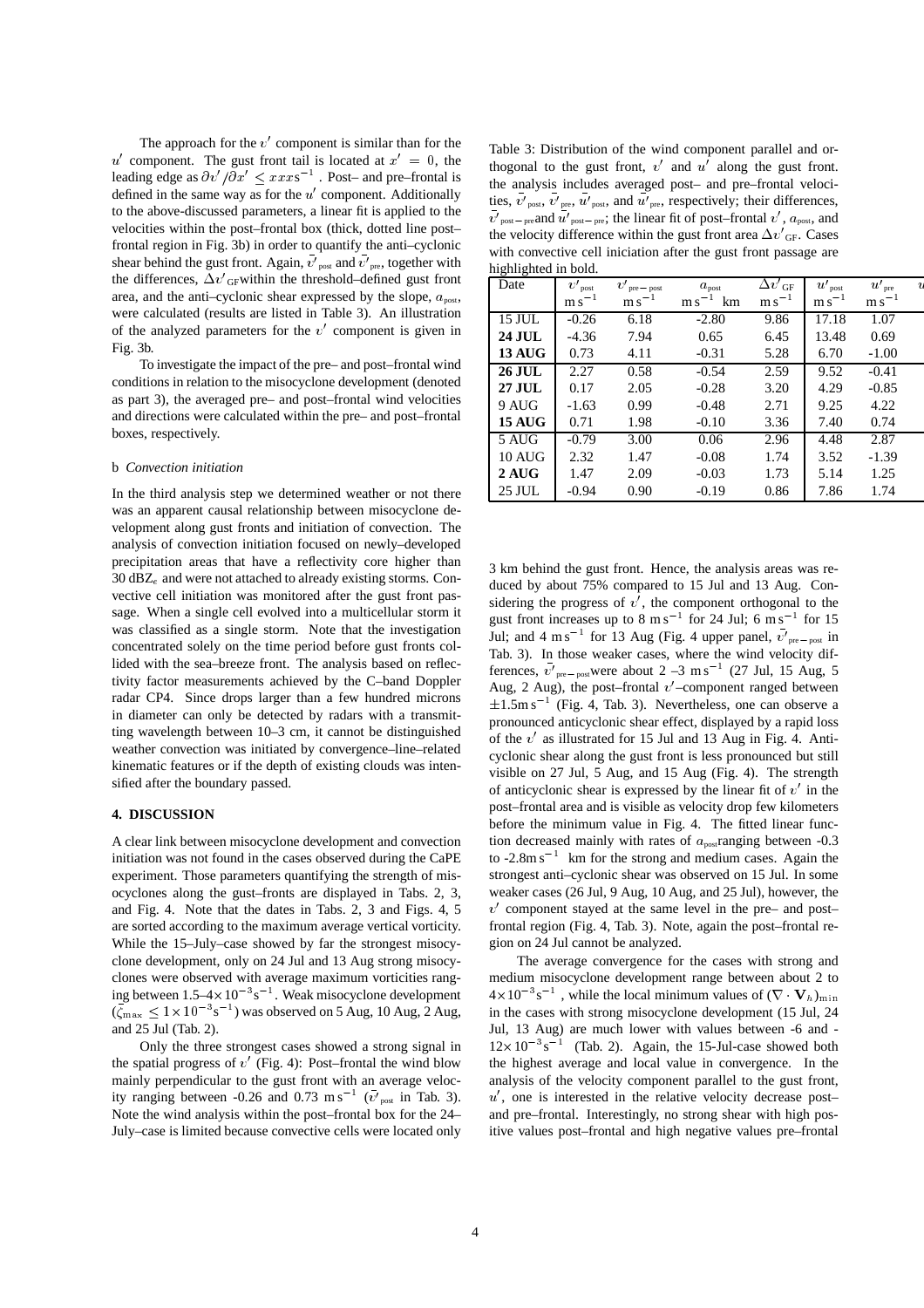

 $x'$  direction (km)<br>FIG. 4: Daily average of the wind component parallel to the bounday. The dark black line represents the area where the statistical analysis was applied.

are visible (Tab. 3). Almost all cases have a pre–frontal  $u'$ – component velocity ranging between  $\pm 1$ m s<sup>-1</sup>. Nevertheless, huge differences occurred the post–frontal  $u'$ –component velocity. Again, high differences were observed for cases with strong and medium misocyclone development (15 Jul, 24 Jul, 13 Aug, 26 Jul, 15 Aug) with values of  $u'_{post-pre}$  ranging between 5 and  $16 \text{ m s}^{-1}$  (Fig. 5, Tab. 3). Low convergence with relativly high vertical velocity was observed on 27 Jul and 8 Aug.

The analysis of the pre– and post–frontal wind velocity calculated within the rotated coordinate system makes clear, that both on 25 Jul and 9 Aug the wind shift (less than  $60^{\circ}$ ) was too week to develop strong divergence and strong vertical velocities leading to no convection development (Figure not shown). The shift in wind direction is the determining factor for the development of strong convergence and vertical vorticity zones.

For the eleven cases to be investigated only six out of eleven (55%) showed convective initiation related to low-level gust fronts. No convective initiation was observed on 15 Jul, 25 Jul, 5 Aug, 9 Aug, and 10 Aug 1991. Note that all cases with convection initiaiton after the boundary passed are marked as bold text. Beside wind shear features, the strength and development of thunderstorms depend on the static stability of the environment. Fig. 6 shows the relationship between the convective available potential energy, CAPE, the divergence, and the lifted index. CAPE and lifted index were derived from radiosoundings launched either in Orlando or Deer Park (see Fig. 1) depending on the location of the gust front. On 25 Jul and 5 Aug, the environmental conditions within the area where the gust fronts passed were not favored to produce any convection (Fig. 6a). While on 10 Aug CAPE was very high, the average divergence was too low to initiate convection.



FIG. 5: As Fig. 4, but for the wind component orthogonal to the bounday.

#### **5. CONCLUSION**

The investigation on a relation between misocyclone development and convection initiation so far yield to the conclusion that misocyclone development can yield to convection initiation but is not a basic requirement as shown on 15 Jul 1991. The linkage between misocyclone development, strength of convergence, wind shear, and CAPE are summerized in Tab. 4.

The investigations yield to the gerneal conclusions:

(1) Convection initiation depend mainly on static stability and wind shear, i.e. although CAPE values, the average convergence and vertical vorticities values were in fact sufficient to develop convection on 9 Aug, the shear in wind direction pre– and post–frontal was too weak to trigger the initiation. No favoured environmental conditons for convection development  $(CAPE > 300 \text{ Jkg}^{-1})$  were found on 5 Aug, 25 Jul.



function of (a) the lifted index and (b) the averaged divergence for the eleven analyzed cases. CAPE and lifted index were derived from the radiosounding launched at the temporally and spatially closest point according to the gust front location and time. Divergence was derived from the Doppler wind information measured by the radar network.